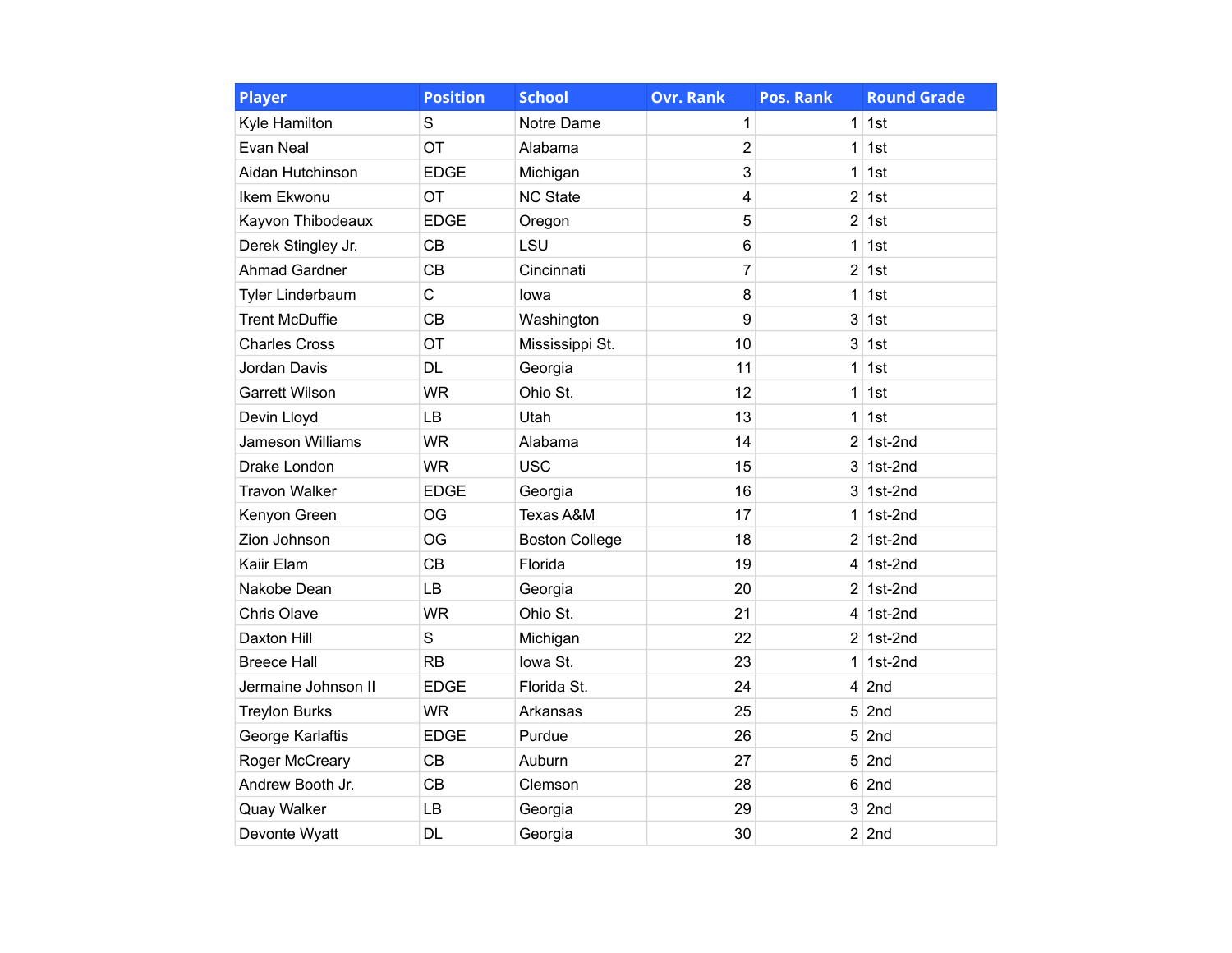| <b>Player</b>           | <b>Position</b> | <b>School</b>  | <b>Ovr. Rank</b> | <b>Pos. Rank</b> | <b>Round Grade</b> |
|-------------------------|-----------------|----------------|------------------|------------------|--------------------|
| <b>Trevor Penning</b>   | OT              | Northern Iowa  | 31               |                  | $4$ 2nd            |
| <b>Skyy Moore</b>       | <b>WR</b>       | W. Michigan    | 32               | 6                | 2nd                |
| <b>Jalen Pitre</b>      | S               | Baylor         | 33               | 3                | 2nd                |
| Lewis Cine              | S               | Georgia        | 34               | 4                | 2nd                |
| Kenneth Walker III      | <b>RB</b>       | Michigan St.   | 35               |                  | $2$ 2nd            |
| Arnold Ebiketie         | <b>EDGE</b>     | Penn St.       | 36               | 6                | 2nd                |
| Jahan Dotson            | <b>WR</b>       | Penn St.       | 37               |                  | $7$ 2nd            |
| Kyler Gordon            | CB              | Washington     | 38               | $\overline{7}$   | 2nd                |
| Chad Muma               | LB              | Wyoming        | 39               | 4                | 2nd                |
| George Pickens          | <b>WR</b>       | Georgia        | 40               | 8                | 2nd                |
| <b>Travis Jones</b>     | <b>DL</b>       | <b>UConn</b>   | 41               | 3                | 2nd                |
| <b>Boye Mafe</b>        | <b>EDGE</b>     | Minnesota      | 42               |                  | $7$ 2nd            |
| Jaquan Brisker          | S               | Penn St.       | 43               | 5                | 2nd                |
| <b>Trey McBride</b>     | <b>TE</b>       | Colorado St.   | 44               | 1                | 2nd                |
| <b>Malik Willis</b>     | QB              | Liberty        | 45               | 1                | 2nd                |
| David Ojabo             | <b>EDGE</b>     | Michigan       | 46               | 8                | 2nd                |
| Leo Chenal              | LB              | Wisconsin      | 47               | 5                | 2nd                |
| Sean Rhyan              | <b>OG</b>       | <b>UCLA</b>    | 48               | 3                | 2nd                |
| Kenny Pickett           | QB              | Pittsburgh     | 49               |                  | $2$ 2nd            |
| Logan Hall              | <b>EDGE</b>     | Houston        | 50               | 9                | 2nd                |
| Christian Watson        | <b>WR</b>       | N. Dakota St.  | 51               | 9                | 2nd                |
| <b>Desmond Ridder</b>   | QB              | Cincinnati     | 52               | 3                | 2nd                |
| Abraham Lucas           | OT              | Washington St. | 53               | 5                | 2nd                |
| Alec Pierce             | <b>WR</b>       | Cincinnati     | 54               |                  | 10 2nd-3rd         |
| <b>Christian Harris</b> | LB              | Alabama        | 55               | 6                | 2nd-3rd            |
| <b>Bernhard Raimann</b> | OT              | C. Michigan    | 56               | 6                | 2nd-3rd            |
| <b>Phidarian Mathis</b> | <b>DL</b>       | Alabama        | 57               | 4                | 2nd-3rd            |
| Perrion Winfrey         | <b>DL</b>       | Oklahoma       | 58               |                  | $5$ 2nd-3rd        |
| Darian Kinnard          | OG              | Kentucky       | 59               |                  | $4$ 2nd-3rd        |
| Jalen Tolbert           | <b>WR</b>       | South Alabama  | 60               |                  | $11$ 2nd-3rd       |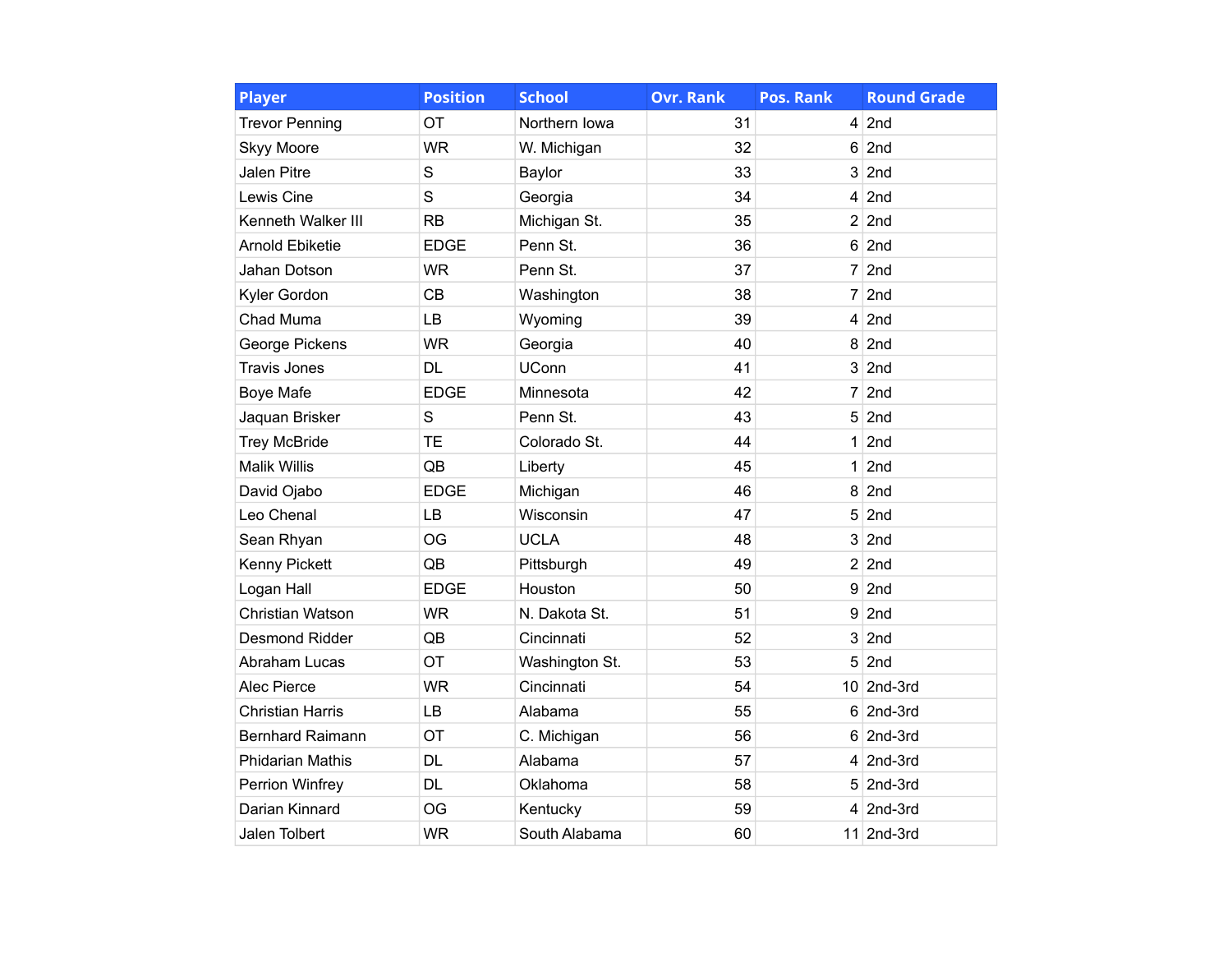| <b>Player</b>                                                                                                                                                                                                                                                                                                                                                                                                                                                                                                                                                                                                                                                                                                                                                                                                                                                                                                   | <b>Position</b> | <b>School</b>  | <b>Ovr. Rank</b> | <b>Pos. Rank</b>        | <b>Round Grade</b> |
|-----------------------------------------------------------------------------------------------------------------------------------------------------------------------------------------------------------------------------------------------------------------------------------------------------------------------------------------------------------------------------------------------------------------------------------------------------------------------------------------------------------------------------------------------------------------------------------------------------------------------------------------------------------------------------------------------------------------------------------------------------------------------------------------------------------------------------------------------------------------------------------------------------------------|-----------------|----------------|------------------|-------------------------|--------------------|
| John Metchie III                                                                                                                                                                                                                                                                                                                                                                                                                                                                                                                                                                                                                                                                                                                                                                                                                                                                                                | <b>WR</b>       | Alabama        | 61               |                         | $12$ 2nd-3rd       |
| <b>Troy Andersen</b>                                                                                                                                                                                                                                                                                                                                                                                                                                                                                                                                                                                                                                                                                                                                                                                                                                                                                            | LB              | Montana St.    | 62               |                         | $7 \vert 3rd$      |
| <b>CB</b><br>Marcus Jones<br>Houston<br><b>Tariq Woolen</b><br>CB<br><b>UTSA</b><br>Sam Williams<br><b>EDGE</b><br>Ole Miss<br>LB<br><b>Channing Tindall</b><br>Georgia<br>Jamaree Salyer<br>OG<br>Georgia<br>Zach Tom<br>C<br><b>Wake Forest</b><br><b>EDGE</b><br>Nik Bonitto<br>Oklahoma<br>OT<br>Tulsa<br><b>Tyler Smith</b><br>OT<br><b>Daniel Faalele</b><br>Minnesota<br>Brian Asamoah<br>LB<br>Oklahoma<br>CB<br>Sam Houston St.<br>Zyon McCollum<br><b>Nick Cross</b><br>S<br>Maryland<br>S<br>Illinois<br>Kerby Joseph<br><b>USC</b><br><b>EDGE</b><br>Drake Jackson<br>C<br>Luke Fortner<br>Kentucky<br><b>UCLA</b><br><b>TE</b><br><b>Greg Dulcich</b><br><b>TE</b><br>Jelani Woods<br>Virginia<br>Matt Corral<br>QB<br>Ole Miss<br><b>EDGE</b><br><b>Josh Paschal</b><br>Kentucky<br>Calvin Austin III<br><b>WR</b><br>Memphis<br>C<br>Nebraska<br>Cameron Jurgens<br>C<br>Dylan Parham<br>Memphis |                 | 63             | 8                | 3rd                     |                    |
|                                                                                                                                                                                                                                                                                                                                                                                                                                                                                                                                                                                                                                                                                                                                                                                                                                                                                                                 |                 |                | 64               | 9                       | 3rd                |
|                                                                                                                                                                                                                                                                                                                                                                                                                                                                                                                                                                                                                                                                                                                                                                                                                                                                                                                 |                 |                | 65               | 10 <sup>1</sup>         | 3rd                |
|                                                                                                                                                                                                                                                                                                                                                                                                                                                                                                                                                                                                                                                                                                                                                                                                                                                                                                                 |                 |                | 66               | 8                       | 3rd                |
|                                                                                                                                                                                                                                                                                                                                                                                                                                                                                                                                                                                                                                                                                                                                                                                                                                                                                                                 |                 |                | 67               | 5                       | 3rd                |
|                                                                                                                                                                                                                                                                                                                                                                                                                                                                                                                                                                                                                                                                                                                                                                                                                                                                                                                 |                 |                | 68               | 2                       | 3rd                |
|                                                                                                                                                                                                                                                                                                                                                                                                                                                                                                                                                                                                                                                                                                                                                                                                                                                                                                                 |                 |                | 69               | 11                      | 3rd                |
|                                                                                                                                                                                                                                                                                                                                                                                                                                                                                                                                                                                                                                                                                                                                                                                                                                                                                                                 |                 |                | 70               | $\overline{7}$          | 3rd                |
|                                                                                                                                                                                                                                                                                                                                                                                                                                                                                                                                                                                                                                                                                                                                                                                                                                                                                                                 |                 |                | 71               | 8                       | 3rd                |
|                                                                                                                                                                                                                                                                                                                                                                                                                                                                                                                                                                                                                                                                                                                                                                                                                                                                                                                 |                 |                | 72               | 9                       | 3rd                |
|                                                                                                                                                                                                                                                                                                                                                                                                                                                                                                                                                                                                                                                                                                                                                                                                                                                                                                                 |                 |                | 73               | 10                      | 3rd                |
|                                                                                                                                                                                                                                                                                                                                                                                                                                                                                                                                                                                                                                                                                                                                                                                                                                                                                                                 |                 |                | 74               | 6                       | 3rd                |
|                                                                                                                                                                                                                                                                                                                                                                                                                                                                                                                                                                                                                                                                                                                                                                                                                                                                                                                 |                 |                | 75               | 7                       | 3rd                |
|                                                                                                                                                                                                                                                                                                                                                                                                                                                                                                                                                                                                                                                                                                                                                                                                                                                                                                                 |                 |                | 76               | 12                      | 3rd                |
|                                                                                                                                                                                                                                                                                                                                                                                                                                                                                                                                                                                                                                                                                                                                                                                                                                                                                                                 |                 |                | 77               | 3                       | 3rd                |
|                                                                                                                                                                                                                                                                                                                                                                                                                                                                                                                                                                                                                                                                                                                                                                                                                                                                                                                 |                 |                | 78               | $\overline{2}$          | 3rd                |
|                                                                                                                                                                                                                                                                                                                                                                                                                                                                                                                                                                                                                                                                                                                                                                                                                                                                                                                 |                 |                | 79               | 3                       | 3rd                |
|                                                                                                                                                                                                                                                                                                                                                                                                                                                                                                                                                                                                                                                                                                                                                                                                                                                                                                                 |                 |                | 80               | 4                       | 3rd                |
|                                                                                                                                                                                                                                                                                                                                                                                                                                                                                                                                                                                                                                                                                                                                                                                                                                                                                                                 |                 |                | 81               | 13                      | 3rd                |
|                                                                                                                                                                                                                                                                                                                                                                                                                                                                                                                                                                                                                                                                                                                                                                                                                                                                                                                 |                 |                | 82               | 13                      | 3rd                |
|                                                                                                                                                                                                                                                                                                                                                                                                                                                                                                                                                                                                                                                                                                                                                                                                                                                                                                                 |                 |                | 83               | $\overline{\mathbf{4}}$ | 3rd                |
|                                                                                                                                                                                                                                                                                                                                                                                                                                                                                                                                                                                                                                                                                                                                                                                                                                                                                                                 |                 |                | 84               | 5                       | 3rd                |
| Luke Goedeke                                                                                                                                                                                                                                                                                                                                                                                                                                                                                                                                                                                                                                                                                                                                                                                                                                                                                                    | <b>OG</b>       | C. Michigan    | 85               | 6                       | 3rd                |
| Ed Ingram                                                                                                                                                                                                                                                                                                                                                                                                                                                                                                                                                                                                                                                                                                                                                                                                                                                                                                       | OG              | LSU            | 86               | 7                       | 3rd                |
| Dominique Robinson                                                                                                                                                                                                                                                                                                                                                                                                                                                                                                                                                                                                                                                                                                                                                                                                                                                                                              | <b>EDGE</b>     | Miami (OH)     | 87               | 14                      | 3rd                |
| <b>Cameron Thomas</b>                                                                                                                                                                                                                                                                                                                                                                                                                                                                                                                                                                                                                                                                                                                                                                                                                                                                                           | <b>EDGE</b>     | San Diego St.  | 88               | 15                      | 3rd                |
| Darrian Beavers                                                                                                                                                                                                                                                                                                                                                                                                                                                                                                                                                                                                                                                                                                                                                                                                                                                                                                 | LB              | Cincinnati     | 89               | 10 <sup>°</sup>         | 3rd                |
| Cole Strange                                                                                                                                                                                                                                                                                                                                                                                                                                                                                                                                                                                                                                                                                                                                                                                                                                                                                                    | C               | UT-Chattanooga | 90               | 6                       | 3rd                |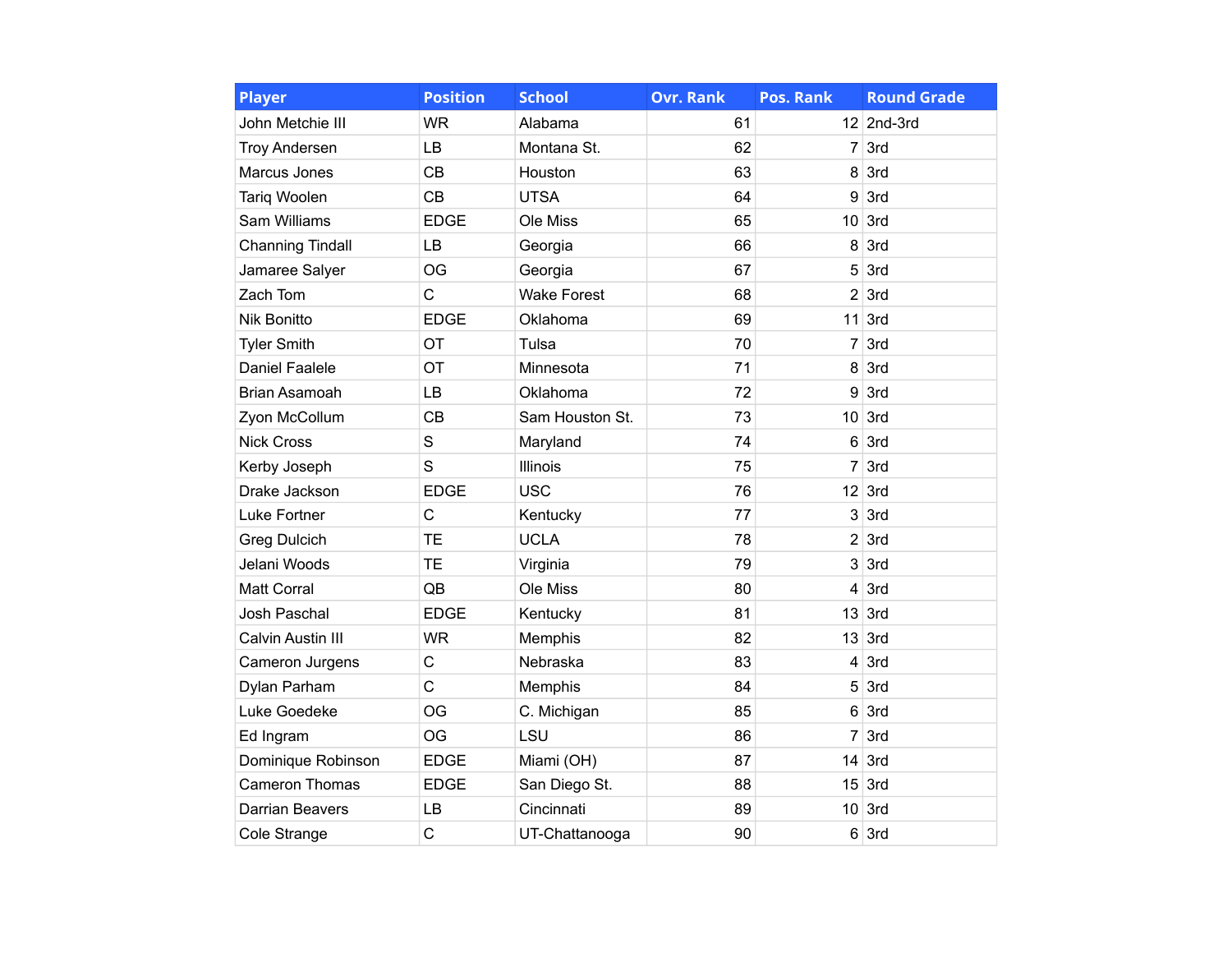| <b>Player</b>         | <b>Position</b> | <b>School</b>    | <b>Ovr. Rank</b> | <b>Pos. Rank</b> | <b>Round Grade</b> |
|-----------------------|-----------------|------------------|------------------|------------------|--------------------|
| Damarri Mathis        | <b>CB</b>       | Pittsburgh       | 91               |                  | $11$ 3rd           |
| Kingsley Enagbare     | <b>EDGE</b>     | South Carolina   | 92               |                  | $16$ 3rd           |
| DeMarvin Leal         | <b>DL</b>       | Texas A&M        | 93               | 6                | 3rd                |
| Sam Howell            | QB              | North Carolina   | 94               | 5                | 3rd                |
| <b>Isaiah Spiller</b> | <b>RB</b>       | Texas A&M        | 95               | 3                | 3rd                |
| Cam Taylor-Britt      | CB              | Nebraska         | 96               |                  | $12$ 3rd           |
| Coby Bryant           | CB              | Cincinnati       | 97               |                  | $13$ 3rd-4th       |
| Charlie Kolar         | <b>TE</b>       | lowa St.         | 98               |                  | $4 \vert 3$ rd-4th |
| <b>Bryan Cook</b>     | S               | Cincinnati       | 99               |                  | $8 \vert 3$ rd-4th |
| Myjai Sanders         | <b>EDGE</b>     | Cincinnati       | 100              |                  | $17$ 3rd-4th       |
| David Bell            | <b>WR</b>       | Purdue           | 101              |                  | 14 3rd-4th         |
| <b>Kyren Williams</b> | <b>RB</b>       | Notre Dame       | 102              |                  | $4 \vert 3$ rd-4th |
| DeAngelo Malone       | <b>EDGE</b>     | W. Kentucky      | 103              |                  | $18$ 3rd-4th       |
| Lecitus Smith         | OG              | Virginia Tech    | 104              |                  | $8 \mid 3rd-4th$   |
| James Cook            | <b>RB</b>       | Georgia          | 105              |                  | $5$ 3rd-4th        |
| JT Woods              | $\mathbf S$     | Baylor           | 106              | 9                | 4th                |
| <b>Brandon Smith</b>  | LB              | Penn St.         | 107              |                  | $11$ 4th           |
| Nicholas Petit-Frere  | OT              | Ohio St.         | 108              | 9                | 4th                |
| Cade Mays             | OG              | Tennessee        | 109              | 9                | 4th                |
| Wan'Dale Robinson     | <b>WR</b>       | Kentucky         | 110              | 15               | 4th                |
| Khalil Shakir         | <b>WR</b>       | Boise St.        | 111              | 16               | 4th                |
| Kellen Diesch         | OT              | Arizona St.      | 112              |                  | $10 \vert 4th$     |
| Neil Farrell Jr.      | <b>DL</b>       | LSU              | 113              | $\overline{7}$   | 4th                |
| <b>Kyle Philips</b>   | <b>WR</b>       | <b>UCLA</b>      | 114              | 17               | 4th                |
| Pierre Strong Jr.     | <b>RB</b>       | South Dakota St. | 115              | $6\phantom{1}6$  | 4th                |
| Danny Gray            | <b>WR</b>       | <b>SMU</b>       | 116              | 18               | 4th                |
| JoJo Domann           | LB              | Nebraska         | 117              |                  | $12$ 4th           |
| Cade Otton            | <b>TE</b>       | Washington       | 118              | 5                | 4th                |
| Jeremy Ruckert        | <b>TE</b>       | Ohio St.         | 119              | 6                | 4th                |
| Alex Wright           | <b>EDGE</b>     | <b>UAB</b>       | 120              |                  | 19 4th             |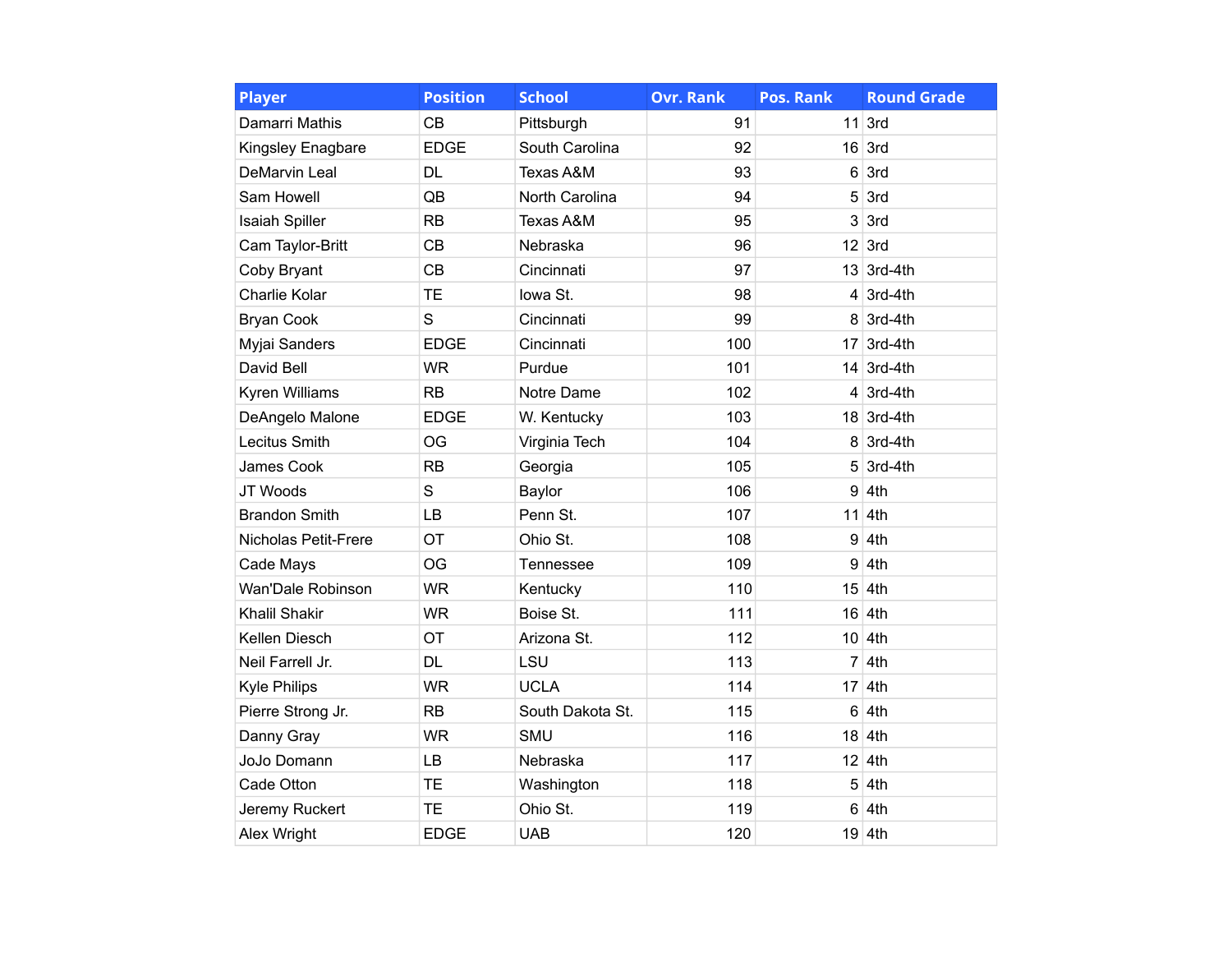| <b>Player</b>         | <b>Position</b> | <b>School</b>    | <b>Ovr. Rank</b> | <b>Pos. Rank</b> | <b>Round Grade</b>  |
|-----------------------|-----------------|------------------|------------------|------------------|---------------------|
| Malcolm Rodriguez     | LB              | Oklahoma St.     | 121              |                  | $13$ 4th            |
| <b>Tyler Allgeier</b> | <b>RB</b>       | <b>BYU</b>       | 122              |                  | $7 \vert 4th$       |
| Marquis Hayes         | <b>OG</b>       | Oklahoma         | 123              |                  | $10 \vert 4th$      |
| Alontae Taylor        | S               | Tennessee        | 124              | 10 <sup>1</sup>  | 4th                 |
| Joshua Ezeudu         | OG              | North Carolina   | 125              | 11               | 4th                 |
| <b>Tycen Anderson</b> | S               | Toledo           | 126              | 11               | 4th                 |
| <b>Terrel Bernard</b> | LВ              | Baylor           | 127              |                  | $14 \vert 4$ th     |
| John Ridgeway         | <b>DL</b>       | Arkansas         | 128              | 8                | 4th                 |
| Zamir White           | <b>RB</b>       | Georgia          | 129              | 8                | 4th                 |
| <b>Rachaad White</b>  | <b>RB</b>       | Arizona St.      | 130              | 9                | 4th                 |
| Martin Emerson        | <b>CB</b>       | Mississippi St.  | 131              | 14               | 4th                 |
| <b>Carson Strong</b>  | QB              | Nevada           | 132              | 6                | 4th                 |
| <b>Max Mitchell</b>   | OT              | Louisiana        | 133              |                  | $11$ 4th            |
| Romeo Doubs           | <b>WR</b>       | Nevada           | 134              | 19               | 4th                 |
| Rasheed Walker        | OT              | Penn St.         | 135              | 12 <sub>2</sub>  | 4th                 |
| Joshua Williams       | CB              | Fayetteville St. | 136              |                  | $15$ 4th            |
| Isaiah Likely         | <b>TE</b>       | Coastal Car.     | 137              |                  | $7 \vert 4$ th-5th  |
| Dameon Pierce         | <b>RB</b>       | Florida          | 138              |                  | $10 \vert 4$ th-5th |
| Jalyn Armour-Davis    | <b>CB</b>       | Alabama          | 139              |                  | $16$ 4th-5th        |
| Matt Waletzko         | OT              | North Dakota     | 140              |                  | $13$ 4th-5th        |
| Akayleb Evans         | CB              | Missouri         | 141              |                  | 17 4th-5th          |
| Daniel Bellinger      | <b>TE</b>       | San Diego St.    | 142              |                  | $8 \mid 4th-5th$    |
| Dohnovan West         | $\overline{C}$  | Arizona St.      | 143              |                  | $7 \vert 4$ th-5th  |
| <b>Justyn Ross</b>    | <b>WR</b>       | Clemson          | 144              |                  | $20 \vert 4$ th-5th |
| <b>Matt Araiza</b>    | P               | San Diego St.    | 145              |                  | $1$ 4th-5th         |
| <b>Bo Melton</b>      | <b>WR</b>       | Rutgers          | 146              |                  | $21$ 5th            |
| Tariq Castro-Fields   | <b>CB</b>       | Penn St.         | 147              |                  | $18$ 5th            |
| Dane Belton           | $\mathbf S$     | lowa             | 148              |                  | $12$ 5th            |
| <b>Matthew Butler</b> | <b>DL</b>       | Tennessee        | 149              | 9                | 5th                 |
| D'Marco Jackson       | LB              | App. St.         | 150              |                  | $15$ 5th            |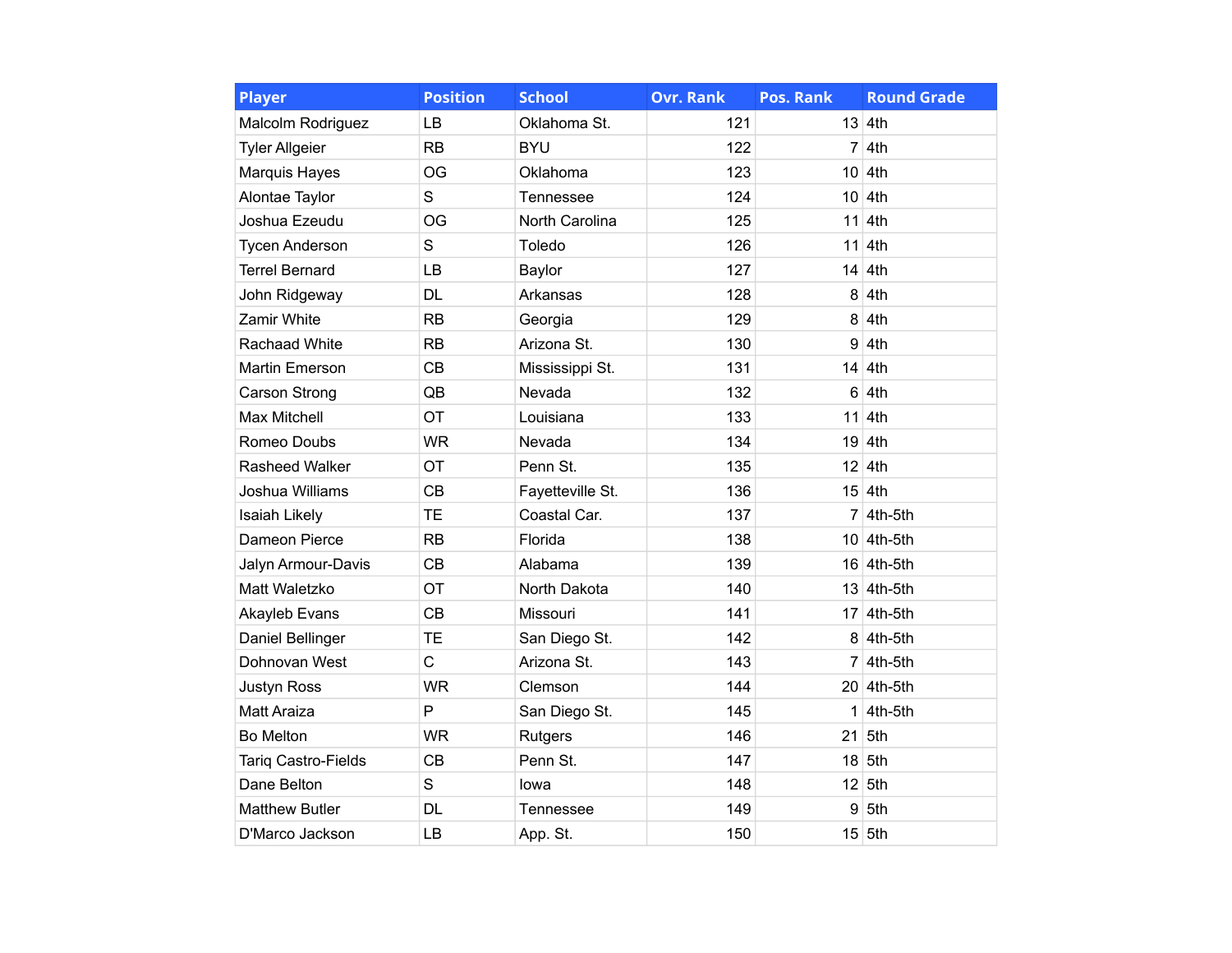| <b>Player</b>         | <b>Position</b> | <b>School</b>     | <b>Ovr. Rank</b> | Pos. Rank       | <b>Round Grade</b> |
|-----------------------|-----------------|-------------------|------------------|-----------------|--------------------|
| Josh Jobe             | <b>CB</b>       | Alabama           | 151              | 19              | 5th                |
| Erik Ezukanma         | <b>WR</b>       | <b>Texas Tech</b> | 152              |                 | 22 5th             |
| Amare Barno           | <b>EDGE</b>     | Virginia Tech     | 153              | 20 <sup>1</sup> | 5th                |
| <b>Isaiah Thomas</b>  | <b>EDGE</b>     | Oklahoma          | 154              | 21              | 5th                |
| Brian Robinson Jr.    | <b>RB</b>       | Alabama           | 155              | 11              | 5th                |
| <b>Tyreke Smith</b>   | <b>EDGE</b>     | Ohio St.          | 156              | 22              | 5th                |
| Christopher Allen     | <b>EDGE</b>     | Alabama           | 157              | 23              | 5th                |
| <b>Cordale Flott</b>  | CB              | LSU               | 158              | 20 <sup>2</sup> | 5th                |
| Jake Ferguson         | <b>TE</b>       | Wisconsin         | 159              | 9               | 5th                |
| Jayden Peevy          | <b>DL</b>       | Texas A&M         | 160              | 10 <sup>1</sup> | 5th                |
| Otito Ogbonnia        | <b>DL</b>       | <b>UCLA</b>       | 161              | 11              | 5th                |
| <b>Thayer Munford</b> | OG              | Ohio St.          | 162              |                 | $12$ 5th           |
| Jerome Ford           | RB              | Cincinnati        | 163              | 12              | 5th                |
| Jesse Luketa          | <b>EDGE</b>     | Penn St.          | 164              | 24              | 5th                |
| Kevin Austin Jr.      | <b>WR</b>       | Notre Dame        | 165              | 23              | 5th                |
| Mike Rose             | LB              | lowa St.          | 166              | 16              | 5th                |
| <b>Bailey Zappe</b>   | QB              | W. Kentucky       | 167              | $\overline{7}$  | 5th                |
| Eyioma Uwazurike      | <b>DL</b>       | lowa St.          | 168              | 12              | 5th                |
| Verone McKinley III   | $\mathbf S$     | Oregon            | 169              | 13              | 5th                |
| Logan Bruss           | OG              | Wisconsin         | 170              | 13              | 5th                |
| <b>Tyler Badie</b>    | RB              | Missouri          | 171              | 13              | 5th                |
| Chris Paul            | <b>OG</b>       | Tulsa             | 172              | 14              | 5th                |
| <b>Braxton Jones</b>  | OT              | Southern Utah     | 173              | 14              | 5th                |
| Abram Smith           | <b>RB</b>       | Baylor            | 174              | 14              | 5th                |
| Ty Chandler           | RB              | North Carolina    | 175              | 15              | 5th                |
| Decobie Durant        | CB              | South Caro. St.   | 176              | 21              | 5th                |
| Micah McFadden        | LB              | Indiana           | 177              | 17 <sup>2</sup> | 5th                |
| Justin Shaffer        | <b>OG</b>       | Georgia           | 178              | 15              | 5th                |
| Spencer Burford       | OT              | <b>UTSA</b>       | 179              | 15              | 5th                |
| Hassan Haskins        | RB              | Michigan          | 180              |                 | 16 5th             |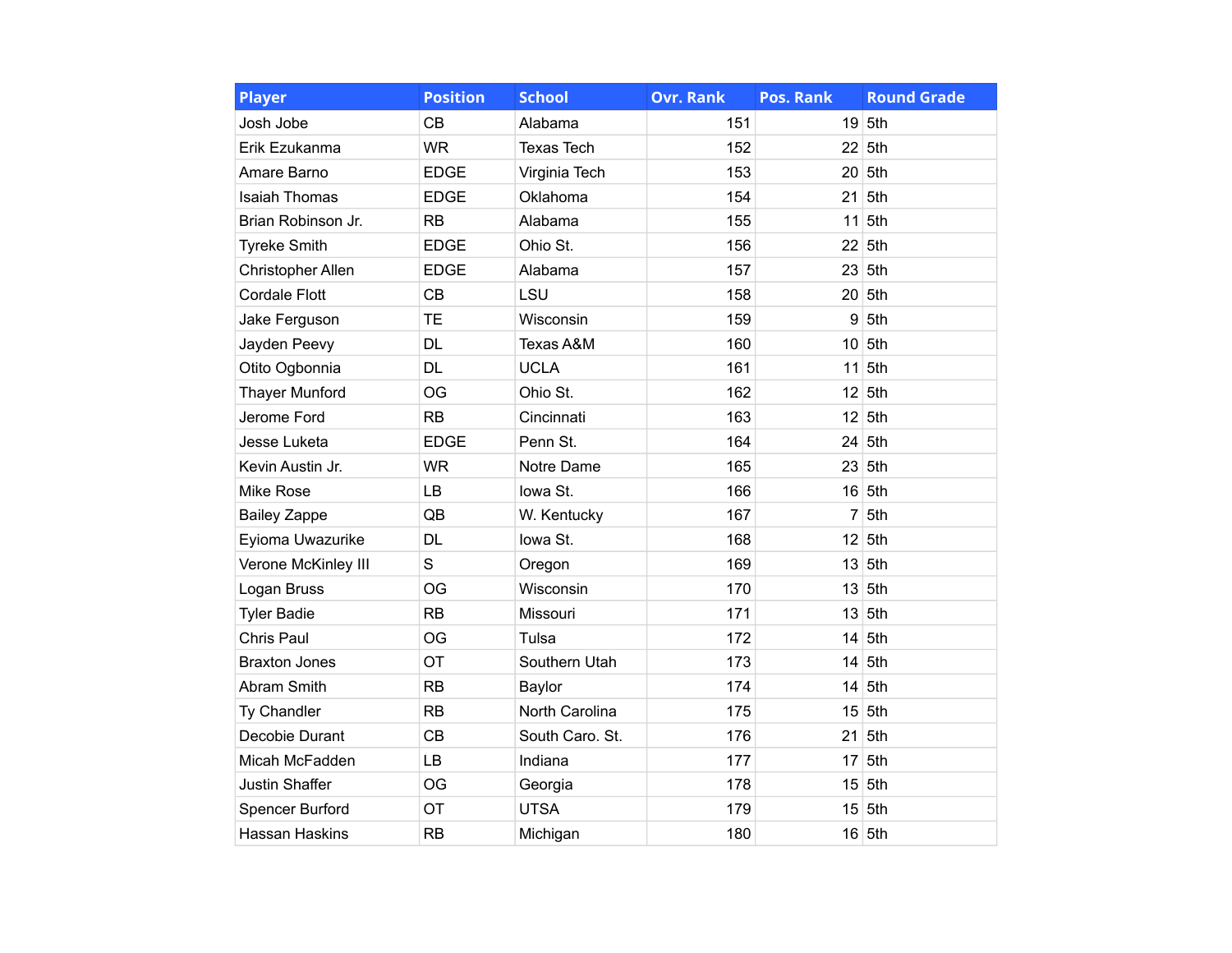| <b>Player</b>               | <b>Position</b> | <b>School</b>  | <b>Ovr. Rank</b> | <b>Pos. Rank</b> | <b>Round Grade</b> |
|-----------------------------|-----------------|----------------|------------------|------------------|--------------------|
| <b>Andrew Stueber</b>       | OG              | Michigan       | 181              |                  | $16$ 5th           |
| Kaleb Eleby                 | QB              | W. Michigan    | 182              | 8                | 5th                |
| Cole Turner                 | <b>TE</b>       | Nevada         | 183              |                  | $10$ 5th-6th       |
| <b>Tyquan Thornton</b>      | <b>WR</b>       | Baylor         | 184              |                  | $24$ 5th-6th       |
| <b>Micheal Clemons</b>      | <b>EDGE</b>     | Texas A&M      | 185              |                  | $25$ 5th-6th       |
| Zachary Carter              | <b>EDGE</b>     | Florida        | 186              |                  | 26 5th-6th         |
| <b>Tyrion Davis-Price</b>   | <b>RB</b>       | LSU            | 187              |                  | $17$ 5th-6th       |
| <b>James Mitchell</b>       | <b>TE</b>       | Virginia Tech  | 188              |                  | $11$ 5th-6th       |
| Markquese Bell              | S               | Florida A&M    | 189              |                  | $14$ 5th-6th       |
| Dare Rosenthal              | OT              | Kentucky       | 190              |                  | $16$ 5th-6th       |
| Kalia Davis                 | <b>DL</b>       | <b>UCF</b>     | 191              |                  | $13$ 5th-6th       |
| <b>Ben Brown</b>            | $\overline{C}$  | Ole Miss       | 192              |                  | $8 \vert 5$ th-6th |
| Chigoziem Okonkwo           | <b>TE</b>       | Maryland       | 193              |                  | $12$ 6th           |
| Kalon Barnes                | <b>CB</b>       | Baylor         | 194              |                  | $22$ 6th           |
| Velus Jones Jr.             | <b>WR</b>       | Tennessee      | 195              | 25               | 6th                |
| <b>Haskell Garrett</b>      | <b>DL</b>       | Ohio St.       | 196              | 14               | 6th                |
| <b>Tyler Goodson</b>        | <b>RB</b>       | lowa           | 197              |                  | $18$ 6th           |
| Smoke Monday                | S               | Auburn         | 198              | 15               | 6th                |
| <b>Sterling Weatherford</b> | S               | Miami (OH)     | 199              |                  | 16 6th             |
| Damone Clark                | LB              | LSU            | 200              | 18               | 6th                |
| Snoop Conner                | <b>RB</b>       | Ole Miss       | 201              | 19               | 6th                |
| Jerrion Ealy                | <b>RB</b>       | Ole Miss       | 202              |                  | $20$ 6th           |
| Kyron Johnson               | LB              | Kansas         | 203              | 19               | 6th                |
| Obinna Eze                  | OT              | <b>TCU</b>     | 204              |                  | $17$ 6th           |
| <b>Chasen Hines</b>         | <b>OG</b>       | LSU            | 205              | 17               | 6th                |
| Jeremiah Gemmel             | <b>LB</b>       | North Carolina | 206              | 20 <sup>1</sup>  | 6th                |
| <b>Noah Elliss</b>          | <b>DL</b>       | Idaho          | 207              |                  | $15$ 6th           |
| Zachary Thomas              | OT              | San Diego St.  | 208              |                  | $18$ 6th           |
| Percy Butler                | S               | Louisiana      | 209              | 17               | 6th                |
| <b>Baylon Spector</b>       | LB              | Clemson        | 210              |                  | $21$ 6th           |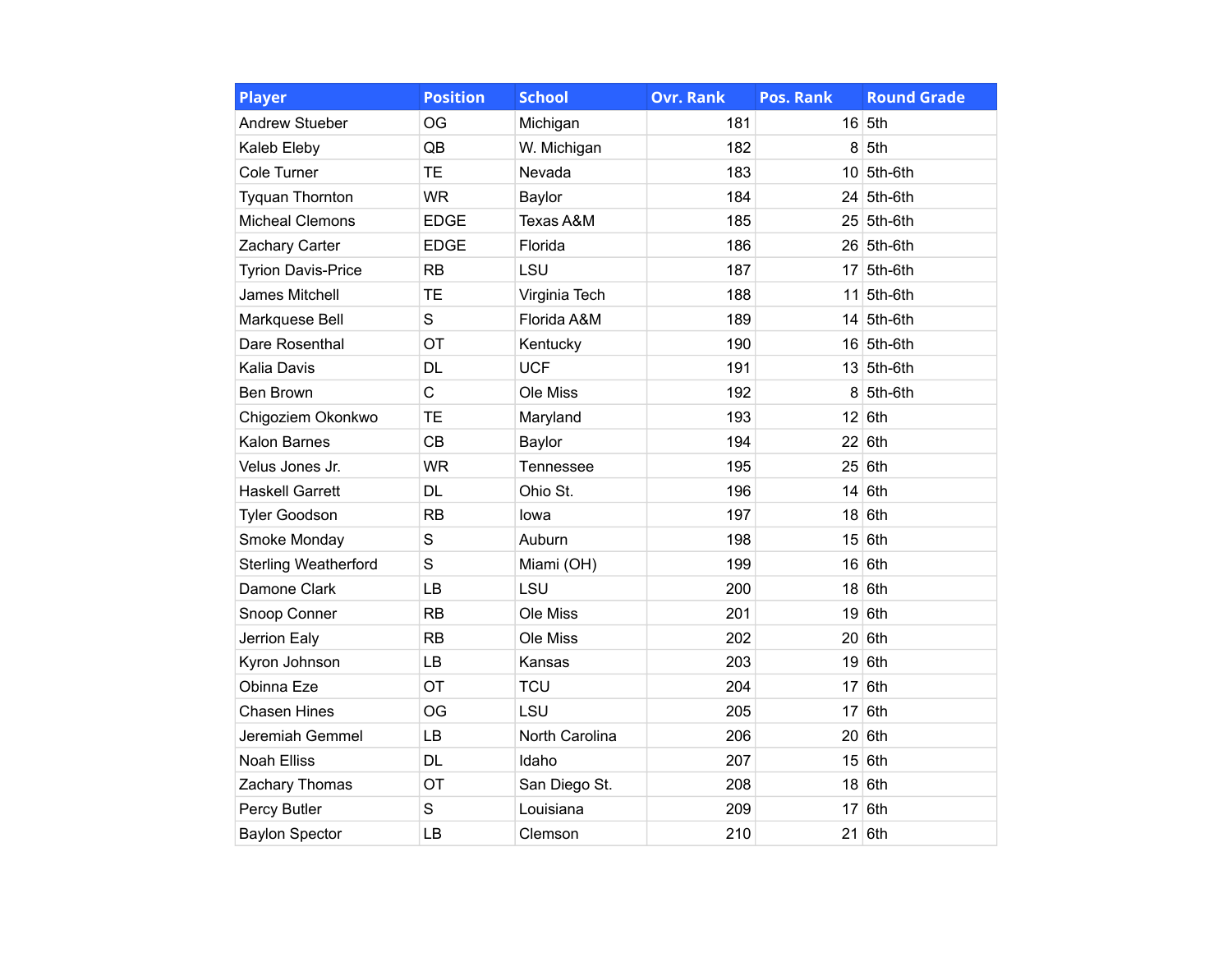| <b>Player</b>               | <b>Position</b> | <b>School</b>   | <b>Ovr. Rank</b> | <b>Pos. Rank</b> | <b>Round Grade</b> |
|-----------------------------|-----------------|-----------------|------------------|------------------|--------------------|
| Zonovan Knight              | <b>RB</b>       | <b>NC State</b> | 211              | 21               | 6th                |
| Keaontay Ingram             | <b>RB</b>       | <b>USC</b>      | 212              |                  | 22 6th             |
| <b>Damarion Williams</b>    | <b>CB</b>       | Houston         | 213              |                  | $23$ 6th           |
| <b>Yusuf Corker</b>         | S               | Kentucky        | 214              |                  | $18$ 6th           |
| Chase Lucas                 | CB              | Arizona St.     | 215              |                  | $24$ 6th           |
| Tyree Johnson               | <b>EDGE</b>     | Texas A&M       | 216              | 27               | 6th                |
| <b>Grant Calcaterra</b>     | <b>TE</b>       | <b>SMU</b>      | 217              |                  | 13 6th             |
| <b>Thomas Booker</b>        | <b>DL</b>       | Stanford        | 218              |                  | $16$ 6th           |
| <b>Delarrin Turner-Yell</b> | S               | Oklahoma        | 219              |                  | $19$ 6th           |
| Aaron Hansford              | LB              | Texas A&M       | 220              |                  | 22 6th             |
| <b>Trestan Ebner</b>        | RB              | Baylor          | 221              |                  | 23 6th             |
| Jaylen Watson               | CB              | Washington St.  | 222              |                  | $25$ 6th           |
| <b>Vincent Gray</b>         | <b>CB</b>       | Michigan        | 223              |                  | $26$ 6th           |
| Dai'Jean Dixon              | <b>WR</b>       | Nicholls St.    | 224              |                  | 26 6th             |
| <b>Charleston Rambo</b>     | <b>WR</b>       | Miami (FL)      | 225              | 27               | 6th                |
| Jeffrey Gunter              | <b>EDGE</b>     | Coastal Car.    | 226              | 28               | 6th                |
| Jack Coan                   | QB              | Notre Dame      | 227              | 9                | 6th                |
| Vederian Lowe               | OT              | Illinois        | 228              |                  | $19$ 6th           |
| Juanyeh Thomas              | S               | Georgia Tech    | 229              |                  | 20 6th             |
| Cade York                   | Κ               | LSU             | 230              | 1                | 6th                |
| <b>Austin Allen</b>         | <b>TE</b>       | Nebraska        | 231              | 14               | 6th                |
| Makai Polk                  | <b>WR</b>       | Mississippi St. | 232              |                  | $28$ 6th           |
| Ja'Quan McMillian           | CB              | East Carolina   | 233              |                  | $27$ 6th           |
| Mario Goodrich              | CB              | Clemson         | 234              |                  | $28$ 6th           |
| <b>Gerrit Prince</b>        | <b>TE</b>       | <b>UAB</b>      | 235              |                  | $15$ 6th-7th       |
| D'Vonte Price               | RB              | Florida Int'l   | 236              |                  | 24 6th-7th         |
| Nick Zakelj                 | OG              | Fordham         | 237              |                  | $18$ 6th-7th       |
| Jordan Stout                | P               | Penn St.        | 238              |                  | $2 6th-7th$        |
| Matt Henningsen             | <b>DL</b>       | Wisconsin       | 239              | 17               | 7th                |
| Ja'tyre Carter              | OT              | Southern        | 240              |                  | 20 7th             |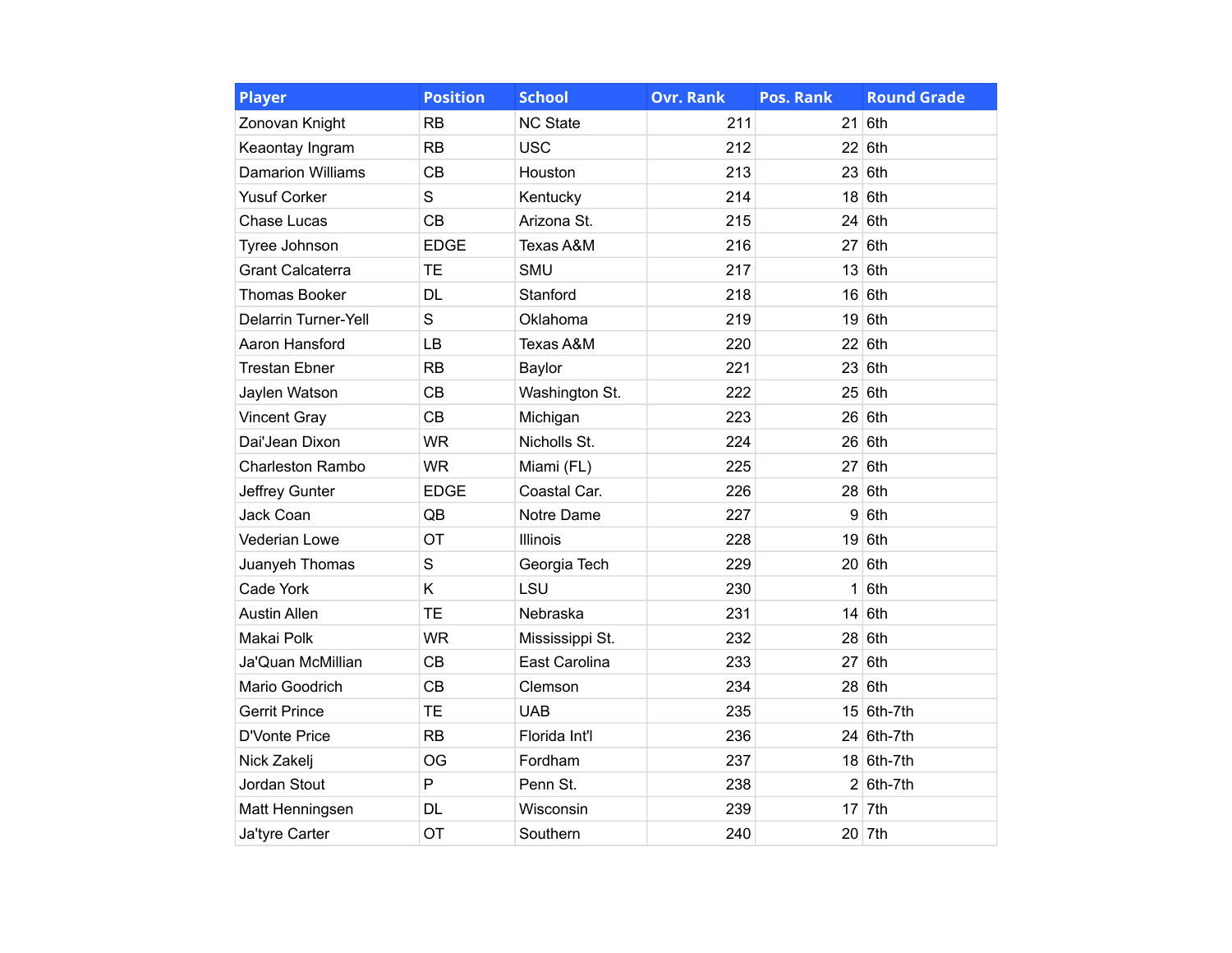| <b>Player</b>          | <b>Position</b> | <b>School</b>         | <b>Ovr. Rank</b> | <b>Pos. Rank</b> | <b>Round Grade</b> |
|------------------------|-----------------|-----------------------|------------------|------------------|--------------------|
| Nolan Turner           | S               | Clemson               | 241              | 21               | 7th                |
| Tre Turner             | <b>WR</b>       | Virginia Tech         | 242              | 29               | 7th                |
| DaRon Bland            | CB              | Fresno St.            | 243              | 29               | 7th                |
| Esezi Otomewo          | <b>EDGE</b>     | Minnesota             | 244              | 29               | 7th                |
| James Houston IV       | <b>EDGE</b>     | Jackson St.           | 245              | 30               | 7th                |
| <b>Chris Steele</b>    | <b>CB</b>       | <b>USC</b>            | 246              | 30 <sup>°</sup>  | 7th                |
| Dawson Deaton          | $\mathsf C$     | <b>Texas Tech</b>     | 247              | 9                | 7th                |
| Alec Lindstrom         | C               | <b>Boston College</b> | 248              | 10               | 7th                |
| <b>Kevin Harris</b>    | RB              | South Carolina        | 249              | 25               | 7th                |
| Zaquandre White        | <b>RB</b>       | South Carolina        | 250              | 26               | 7th                |
| Bubba Bolden           | S               | Miami (FL)            | 251              | 22               | 7th                |
| Zakoby McClain         | LB              | Auburn                | 252              | 23               | 7th                |
| D.J. Davidson          | <b>DL</b>       | Arizona St.           | 253              | 18               | 7th                |
| <b>Curtis Brooks</b>   | <b>DL</b>       | Cincinnati            | 254              | 19               | 7th                |
| Cordell Volson         | OG              | N. Dakota St.         | 255              | 19               | 7th                |
| Jalen Wydermyer        | <b>TE</b>       | Texas A&M             | 256              | 16               | 7th                |
| Jack Sanborn           | LB              | Wisconsin             | 257              | 24               | 7th                |
| Jake Hummel            | LB              | lowa St.              | 258              | 25               | 7th                |
| Isaac Taylor-Stuart    | CB              | <b>USC</b>            | 259              | 31               | 7th                |
| <b>Derion Kendrick</b> | <b>CB</b>       | Georgia               | 260              | 32               | 7th                |
| <b>Braylon Sanders</b> | <b>WR</b>       | Ole Miss              | 261              | 30               | 7th                |
| David Anenih           | <b>EDGE</b>     | Houston               | 262              | 31               | 7th                |
| Quentin Lake           | $\mathbf S$     | <b>UCLA</b>           | 263              | 23               | 7th                |
| <b>Britain Covey</b>   | <b>WR</b>       | Utah                  | 264              | 31               | 7th                |
| Mykael Wright          | CB              | Oregon                | 265              | 33               | 7th                |
| Ryan Van Demark        | OT              | <b>UConn</b>          | 266              | 21               | 7th                |
| Connor Heyward         | <b>TE</b>       | Michigan St.          | 267              | 17               | 7th                |
| <b>Tanner Conner</b>   | <b>WR</b>       | Idaho St.             | 268              | 32               | 7th                |
| Cameron Dicker         | K               | Texas                 | 269              | $\overline{2}$   | 7th                |
| <b>Gabe Brkic</b>      | K               | Oklahoma              | 270              |                  | $3$ 7th            |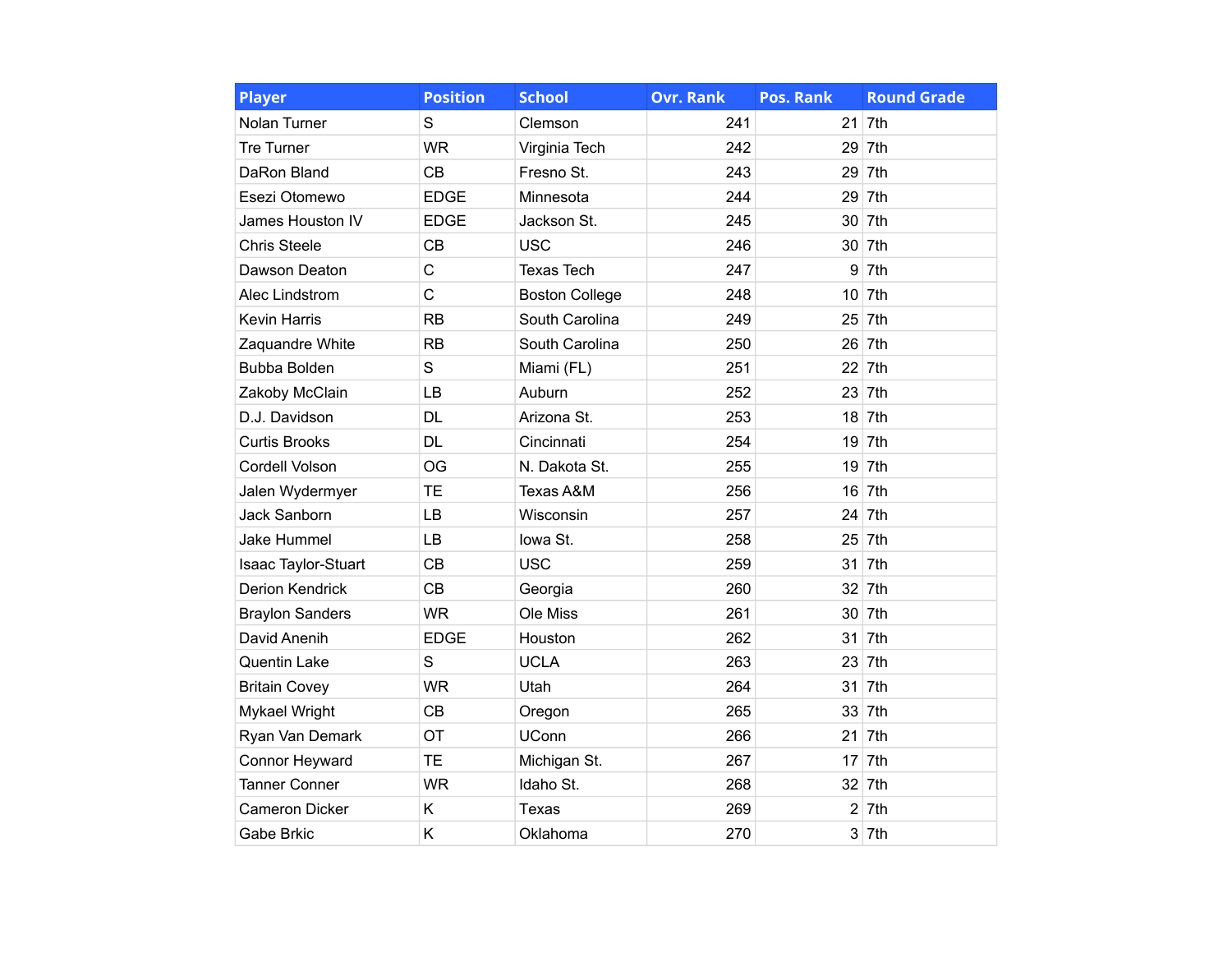| <b>Player</b>             | <b>Position</b> | <b>School</b>      | <b>Ovr. Rank</b> | Pos. Rank       | <b>Round Grade</b> |
|---------------------------|-----------------|--------------------|------------------|-----------------|--------------------|
| Leon O'Neal Jr.           | S               | Texas A&M          | 271              | 24              | 7th                |
| Isaih Pacheco             | <b>RB</b>       | Rutgers            | 272              | 27              | 7th                |
| Max Borghi                | <b>RB</b>       | Washington St.     | 273              | 28              | 7th                |
| Dontario Drummond         | <b>WR</b>       | Ole Miss           | 274              | 33              | 7th                |
| Shaun Jolly               | <b>CB</b>       | App. St.           | 275              | 34              | 7th                |
| Ty Fryfogle               | <b>WR</b>       | Indiana            | 276              | 34              | 7th                |
| <b>Bryce Watts</b>        | CB              | <b>UMass</b>       | 277              | 35              | 7th                |
| <b>Jalen Nailor</b>       | <b>WR</b>       | Michigan St.       | 278              | 35 <sup>5</sup> | 7th                |
| Jake Camarda              | P               | Georgia            | 279              | 3               | 7th                |
| Kolby Harvell-Peel        | S               | Oklahoma St.       | 280              | 25              | 7th-UDFA           |
| Eric Johnson              | <b>DL</b>       | Missouri St.       | 281              | 20              | 7th-UDFA           |
| <b>Isaiah Weston</b>      | <b>WR</b>       | Northern Iowa      | 282              |                 | 36 7th-UDFA        |
| Marquan McCall            | <b>DL</b>       | Kentucky           | 283              | 21              | 7th-UDFA           |
| <b>Austin Deculus</b>     | OT              | LSU                | 284              | 22              | 7th-UDFA           |
| Nephi Sewell              | LB              | Utah               | 285              | 26              | 7th-UDFA           |
| <b>Jack Jones</b>         | CB              | Arizona St.        | 286              |                 | 36 7th-UDFA        |
| <b>Sincere McCormick</b>  | <b>RB</b>       | <b>UTSA</b>        | 287              | 29              | 7th-UDFA           |
| <b>Carson Wells</b>       | <b>EDGE</b>     | Colorado           | 288              |                 | 32 7th-UDFA        |
| Josh Thompson             | CB              | Texas              | 289              | 37              | 7th-UDFA           |
| Reggie Roberson Jr.       | <b>WR</b>       | <b>SMU</b>         | 290              | 37              | 7th-UDFA           |
| Jermaine Waller           | CB              | Virginia Tech      | 291              | 38              | 7th-UDFA           |
| <b>Tariq Carpenter</b>    | S               | Georgia Tech       | 292              | 26              | 7th-UDFA           |
| <b>LUIJI VILAIN</b>       | <b>EDGE</b>     | <b>Wake Forest</b> | 293              | 33              | 7th-UDFA           |
| Armani Rogers             | TE              | Ohio               | 294              |                 | 18 7th-UDFA        |
| <b>John FitzPatrick</b>   | <b>TE</b>       | Georgia            | 295              | 19              | 7th-UDFA           |
| <b>Christopher Hinton</b> | <b>DL</b>       | Michigan           | 296              | 22              | 7th-UDFA           |
| Isaiah Pola-Mao           | S               | <b>USC</b>         | 297              | 27              | 7th-UDFA           |
| Montaric Brown            | CB              | Arkansas           | 298              | 39              | 7th-UDFA           |
| Darrell Baker Jr.         | <b>CB</b>       | Georgia Southern   | 299              |                 | 40 7th-UDFA        |
| EJ Perry                  | QB              | <b>Brown</b>       | 300              |                 | 10 7th-UDFA        |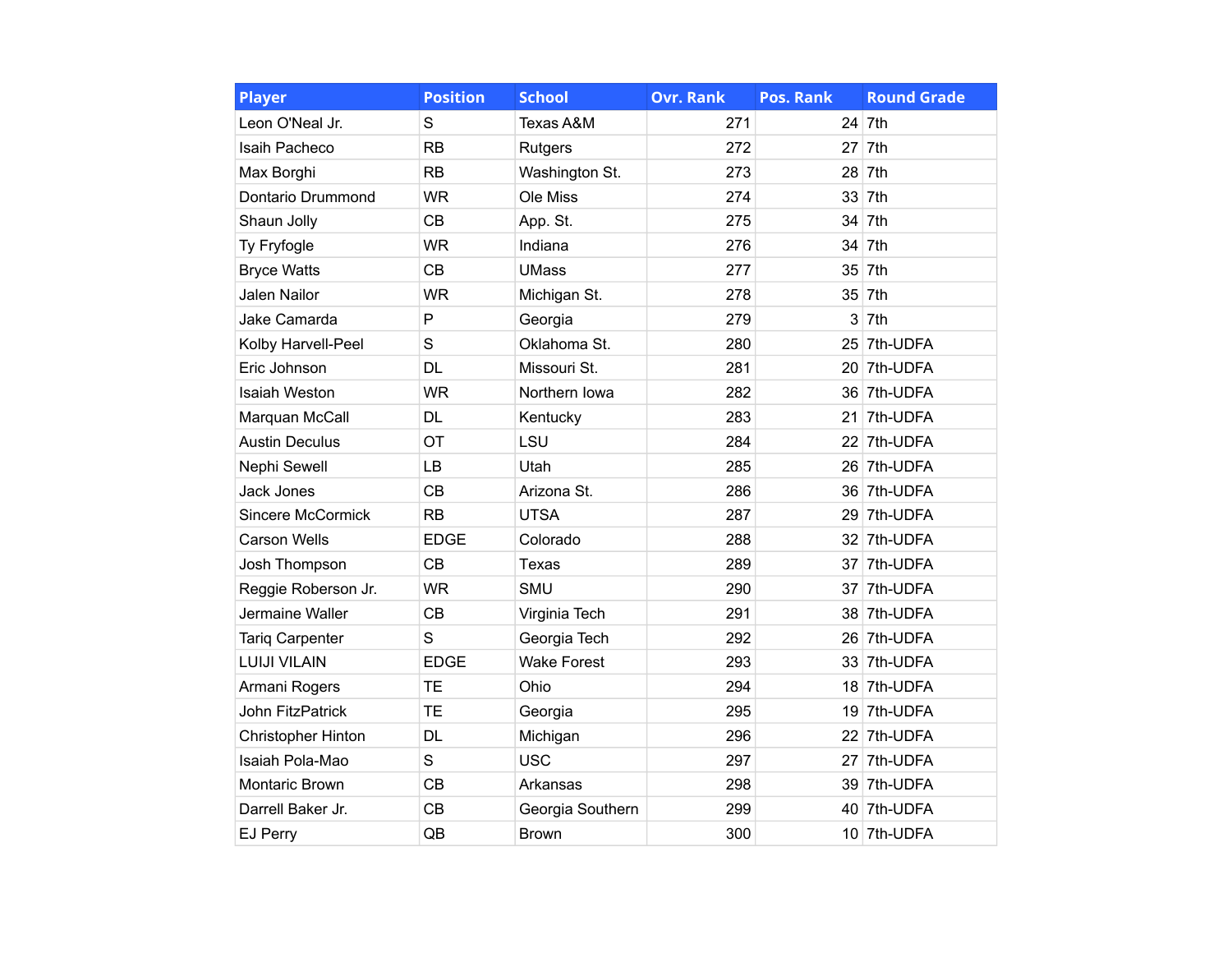| <b>Player</b>          | <b>Position</b> | <b>School</b>           | <b>Ovr. Rank</b> | <b>Pos. Rank</b> | <b>Round Grade</b> |
|------------------------|-----------------|-------------------------|------------------|------------------|--------------------|
| <b>Kennedy Brooks</b>  | <b>RB</b>       | Oklahoma                | 301              |                  | 30 7th-UDFA        |
| Josh Johnson           | <b>WR</b>       | Tulsa                   |                  |                  | 40 UDFA            |
| Jeremiah Moon          | <b>LB</b>       | Florida                 |                  |                  | 27 UDFA            |
| <b>Tre Williams</b>    | <b>EDGE</b>     | Arkansas                |                  |                  | 37 UDFA            |
| Skylar Thompson        | QB              | Kansas St.              |                  |                  | 14 UDFA            |
| Derrick Deese Jr.      | <b>TE</b>       | San Jose St.            |                  |                  | 20 UDFA            |
| Myron Tagovailoa-Amosa | <b>EDGE</b>     | Notre Dame              |                  |                  | 36 UDFA            |
| Cole Kelley            | QB              | SE Louisiana            |                  |                  | 15 UDFA            |
| Jaivon Heiligh         | <b>WR</b>       | Coastal Car.            |                  |                  | 39 UDFA            |
| LaBryan Ray            | <b>EDGE</b>     | Alabama                 |                  |                  | 34 UDFA            |
| Teagan Quitoriano      | TE              | Oregon St.              |                  |                  | 21 UDFA            |
| James Skalski          | LB              | Clemson                 |                  |                  | 31 UDFA            |
| Adam Anderson          | <b>EDGE</b>     | Georgia                 |                  |                  | 38 UDFA            |
| Nate Landman           | LB              | Colorado                |                  |                  | 28 UDFA            |
| <b>CJ Verdell</b>      | <b>RB</b>       | Oregon                  |                  |                  | 31 UDFA            |
| Gregory Junior         | CB              | <b>Ouachita Baptist</b> |                  |                  | 42 UDFA            |
| <b>Brock Purdy</b>     | QB              | lowa St.                |                  |                  | 13 UDFA            |
| Jashaun Corbin         | RB              | Florida St.             |                  |                  | 32 UDFA            |
| Darien Butler          | LB              | Arizona St.             |                  |                  | 30 UDFA            |
| D'Eriq King            | QB              | Miami (FL)              |                  |                  | 12 UDFA            |
| Dustin Crum            | QB              | Kent St.                |                  |                  | 11 UDFA            |
| <b>Blake Hayes</b>     | P               | Illinois                |                  |                  | 4 UDFA             |
| <b>Trenton Gill</b>    | P               | <b>NC State</b>         |                  |                  | 5 UDFA             |
| <b>Jerreth Sterns</b>  | <b>WR</b>       | W. Kentucky             |                  |                  | 41 UDFA            |
| Mika Tafua             | <b>EDGE</b>     | Utah                    |                  |                  | 35 UDFA            |
| Samori Toure           | <b>WR</b>       | Nebraska                |                  |                  | 38 UDFA            |
| Nick Sciba             | K               | <b>Wake Forest</b>      |                  |                  | 6 UDFA             |
| <b>Dallis Flowers</b>  | CB              | Pittsburg St.           |                  |                  | 41 UDFA            |
| Devin Harper           | LB              | Oklahoma St.            |                  |                  | 29 UDFA            |
| <b>Malik Davis</b>     | RB              | Florida                 |                  |                  | 33 UDFA            |